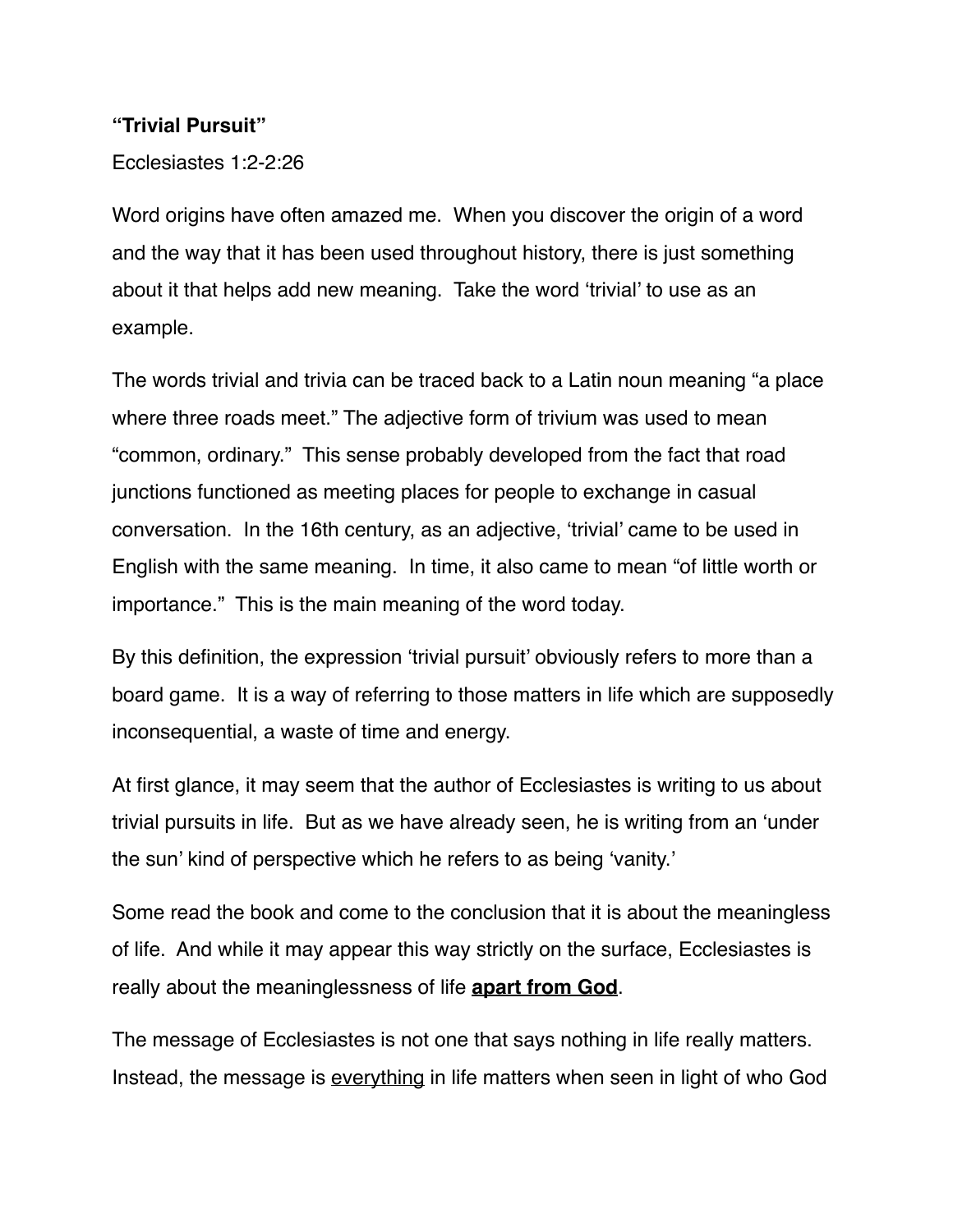is. That is why Christianity says that the only 'trivial pursuits' in life are the ones done apart from God, outside of the true knowledge of God, those without Christ at the center. And yet no matter where a person looks, no matter what direction he or she turns, there is no lasting satisfaction to be found—at least not in the temporal things of life. The reason is that we've been made for eternity.

That is something that King Solomon knew a lot about. He had arrived at the pinnacle of life. For more than 40 years, Solomon had lived on the top of the mountain of success. His kingdom was a sight to behold. He had wealth, luxury, and tons of wisdom to go with it. And despite being the wisest man who had ever lived, he allowed his stuff to get between him and God. Solomon had made it to the top, and he tells us in Ecclesiastes that it was a desolate place apart from God.

Solomon's name is not mentioned anywhere in the book. Yet from several statements that are made throughout, a strong argument can be made that he was indeed its author. In verse 1, he is simply identified as "the Preacher, the son of Solomon, king in Jerusalem."

## **"Preacher"***—word is 'Qoheleth'; means one who gathers or convenes an assembly*

The Hebrew word refers to the gathering of a community of people for worship and instruction. The idea is that of a preacher standing before a gathered congregation.

The title 'Ecclesiastes' comes from the Greek translation of the Hebrew word. It is a form of the word 'ekklesia' which is the common word used throughout the New Testament for 'church.' So 'Ecclesiastes' means one who speaks in the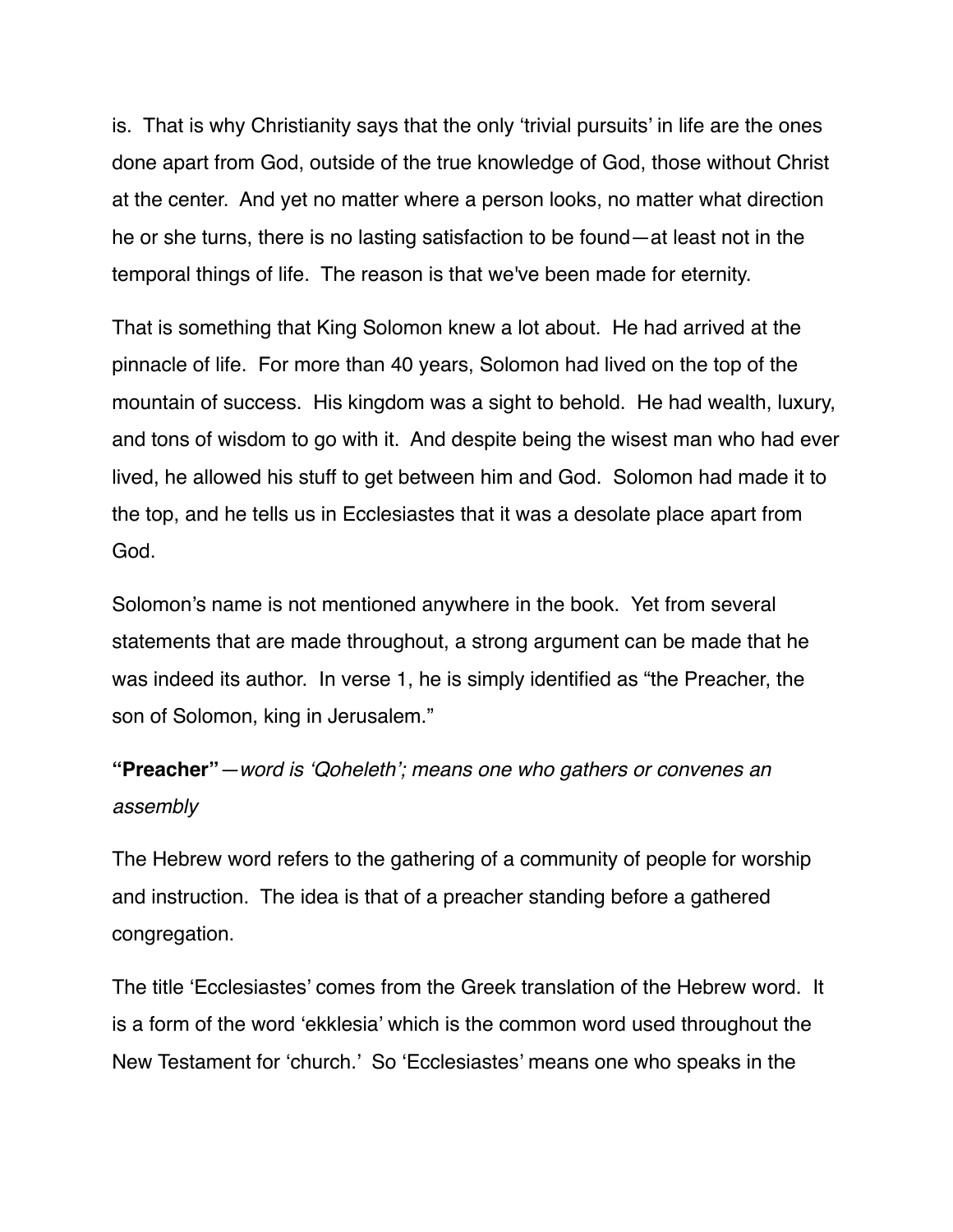ekklesia. Thus, the author is the Preacher. He is one who stands to impart his wisdom and instruction to the gathered assembly of God's people.

Within this text, Solomon—the Preacher of Ecclesiastes—gets very specific about his quest to find satisfaction under the sun. He tells us that he experimented with everything under the sun, and found it to be nothing more than a trivial pursuit. I want us to look at this section in chapters 1-2 under three different headings: investigation, frustration, and observation.

## **1. Solomon's INVESTIGATION of life (1:12-15)**

*"12 I the Preacher have been king over Israel in Jerusalem. 13 And I applied my heart to seek and to search out by wisdom all that is done under heaven. It is an unhappy business that God has given to the children of man to be busy with. 14 I have seen everything that is done under the sun, and behold, all is vanity and a striving after wind. 15 What is crooked cannot be made straight, and what is lacking cannot be counted."*

## His credentials

Solomon's position in life gave him great opportunity. As king, he was the highest authority in the land. Add to that the fact that he was the most prosperous king in Israel's history. Unlike David who was a man of war, Solomon was king in a time of extended peace. In wartime, a man tends to remain more focused and frugal. In peacetime, a man has more time on his hands.

For some four decades during Solomon's reign, there were no armies battering at the walls of Jerusalem. There were no enemies on the horizon. For nearly half a century, there was no need to spend money on building up the military or the national defense budget.

The nations came from the corners of the earth to hear the wisdom of Solomon and to behold the splendor of his kingdom. For instance: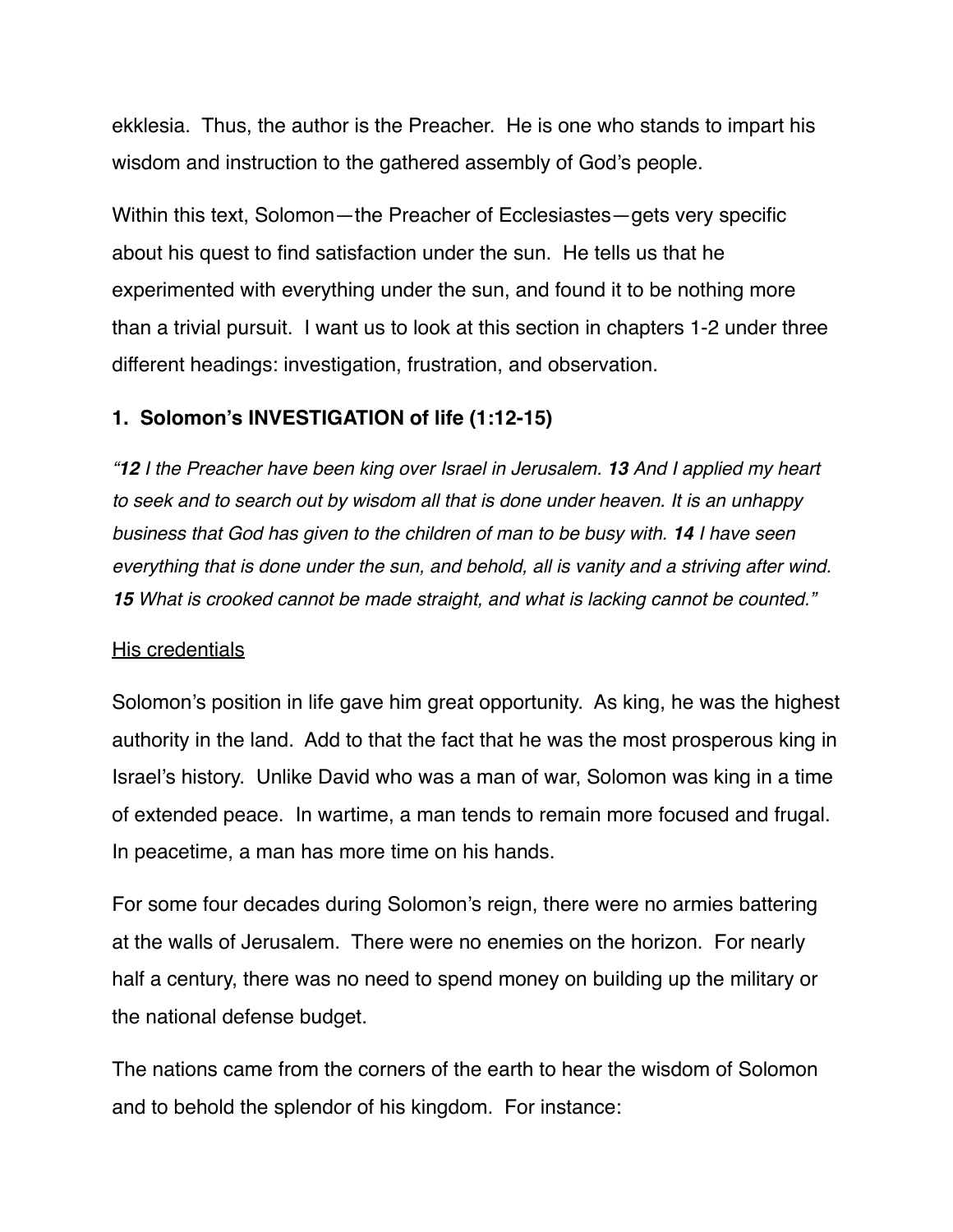# **1 Kings 10:1—"Now when the queen of Sheba heard of the fame of Solomon concerning the name of the Lord, she came to test him with hard questions."**

The fact that Solomon speaks with perfect tense language in verse 12 tells us that he is writing near the end of his reign, looking back on his life. And so he is speaking from the vantage point of both age and experience. He asserts his credentials as a means of showing us that he is more than qualified to argue his case.

## His intention

Notice he says that he gave his heart to 'seek' and to 'search out' by wisdom all that is done under heaven.

## **"Seek"***—to investigate the roots of a matter; extensive*

It is what a dog does when it catches a whiff of something that get its attention. Have you ever watched a hound dog hot on the trail of something that it is tracking? That is the idea here behind this word. (illus. of a PhD dissertation)

## **"Search Out"***—to examine from all sides; intensive*

He's describing the extent of his experimentation in life. He carefully investigated all the pleasures of life. He took all of the wisdom that he had been given, and he says that he put it to use for the purpose of finding some satisfaction in life under the sun.

## His thesis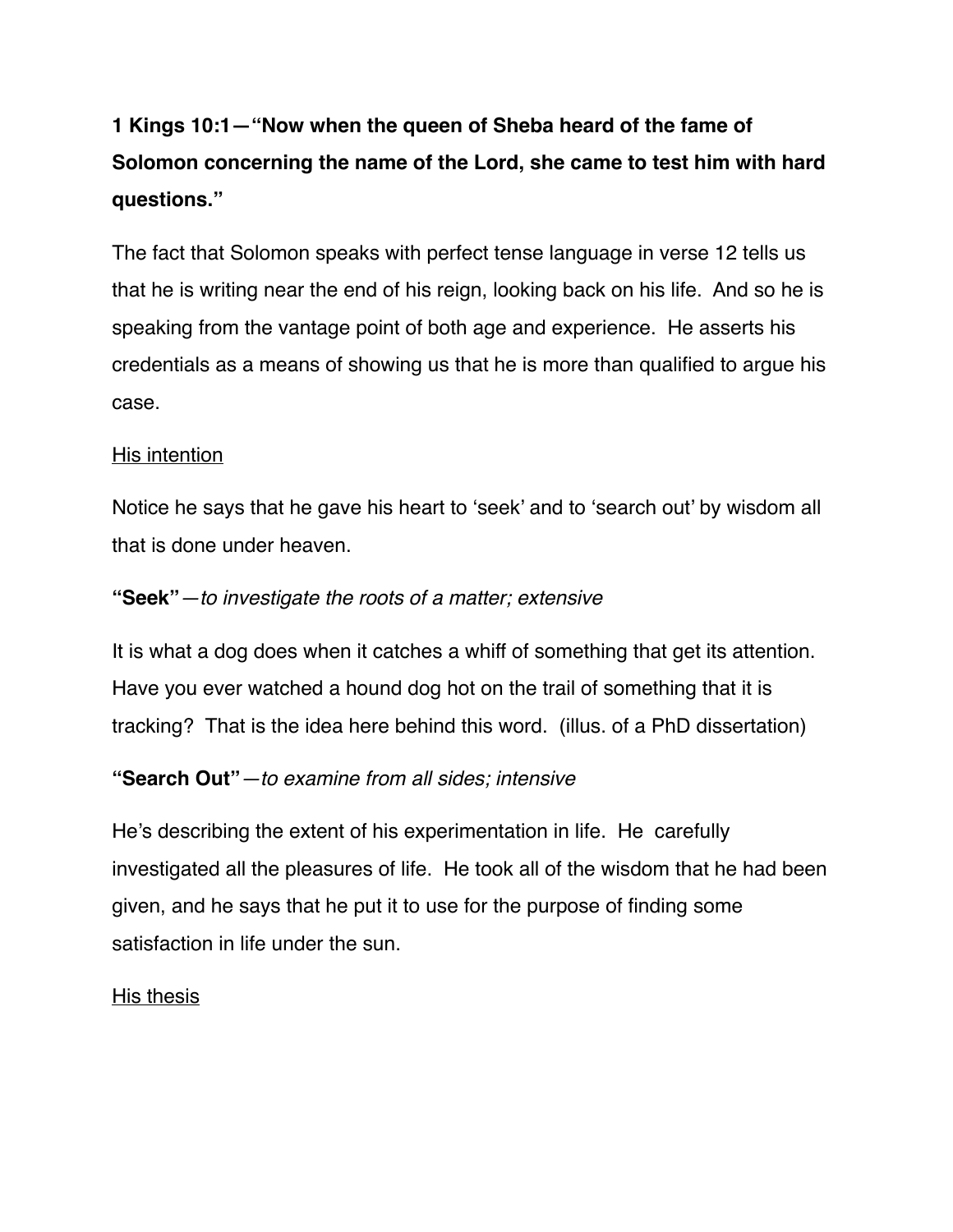After he did all of the careful investigative work, weighing all of his experiences, what was his analysis? Look at what he says at the end of verse 13—"It is an unhappy business that God has given to the children of man to be busy with."

#### **"Children of Man"***—reference to the nature of humanity*

It is a reference to the fall of man. The Preacher is calling attention to the fact that it is difficult for humanity to find the answers to life's mysteries because there's something that is wrong on the inside of man. As those who are made in the image of God, we can't help but ask ultimate questions in life, trying to understand the meaning of life. Left alone, it is a burdensome task for a person who has a deep desire to understand life but is only baffled by what he finds.

Stephen Hawking was one of most brilliant minds of the last century. As an astrophysicist, he studied the stars and the mysteries of the universe. But he began from a point of view that automatically ruled out the existence of God. What did he conclude?

**Stephen Hawking***—"We are just an advanced breed of monkeys on a minor planet of a very average star. But we can understand the universe."*

Think of the irony of that statement! Our life is of no major consequence, we are the product of chance, but we desire to understand the universe. There is something within us that tries to reach for the stars. It is evidence of design!

Solomon here describes the unhappiness or the emptiness of his own efforts of trying to understand the universe. The longer that he looked for answers and the harder that he tried to find satisfaction, the more empty he became.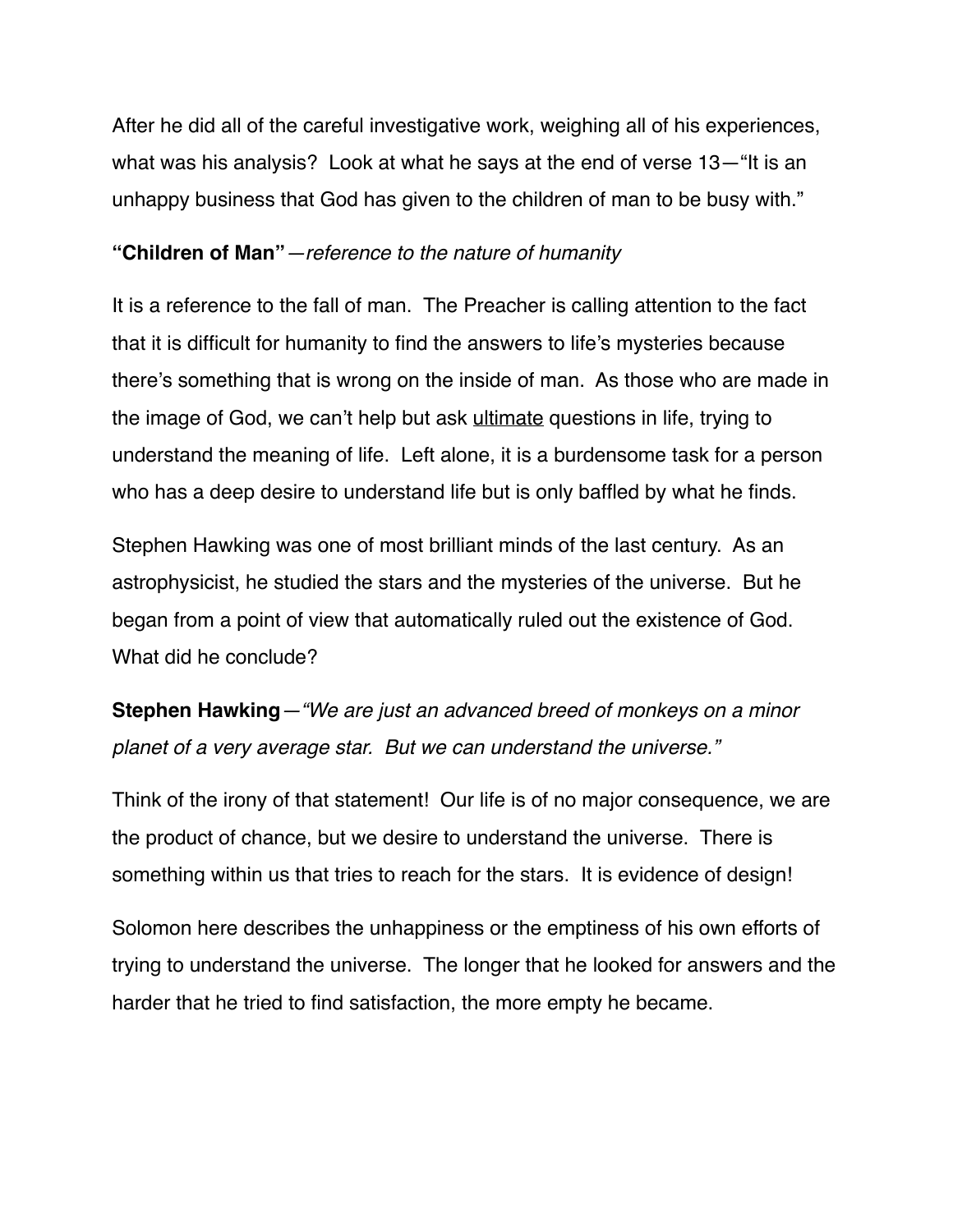His thesis and summary of all his findings that he will go on to write about can be summed up in verse 14—"I have seen everything that is done under the sun, and behold, all is vanity and a striving after wind."

#### **"Vanity"***—word is 'hevel' and means vapor or breath*

The word 'behold' makes the Preacher's statement here emphatic and calls for our attention. He is saying, "I have looked at life from every angle under the sun and have found it to be vapor, chasing after the wind!" And just when you think that you've found something that will satisfy the longing of your heart, it slips through your fingers. Or just when you've found security in life, something goes wrong, something unforeseen happens that can't be explained.

That's why he says in verse 15, "What is crooked cannot be made straight, and what is lacking cannot be counted." In other words, there is always something in life that we wish we could bend back into shape, but we can't. No matter how hard we try, our circumstances cannot seem to be corrected. Some things just don't add up. Under the sun, life is what it is and there is nothing we can do to fix it. We can tell that something is broken, but on our own we cannot figure out what it is. We can treat the symptoms of the brokenness, but we can't cure the disease itself. Solomon's investigation soon led to…

#### **2. Solomon's FRUSTRATION with life (1:16-2:11)**

The Preacher is going to take the next several verses and tell us just where exactly he sought to find satisfaction under the sun. And no matter which direction he turned, no matter what pursuit he went after under the sun, it left him frustrated. It was all a trivial pursuit under the sun. To begin with, he says that he discovered: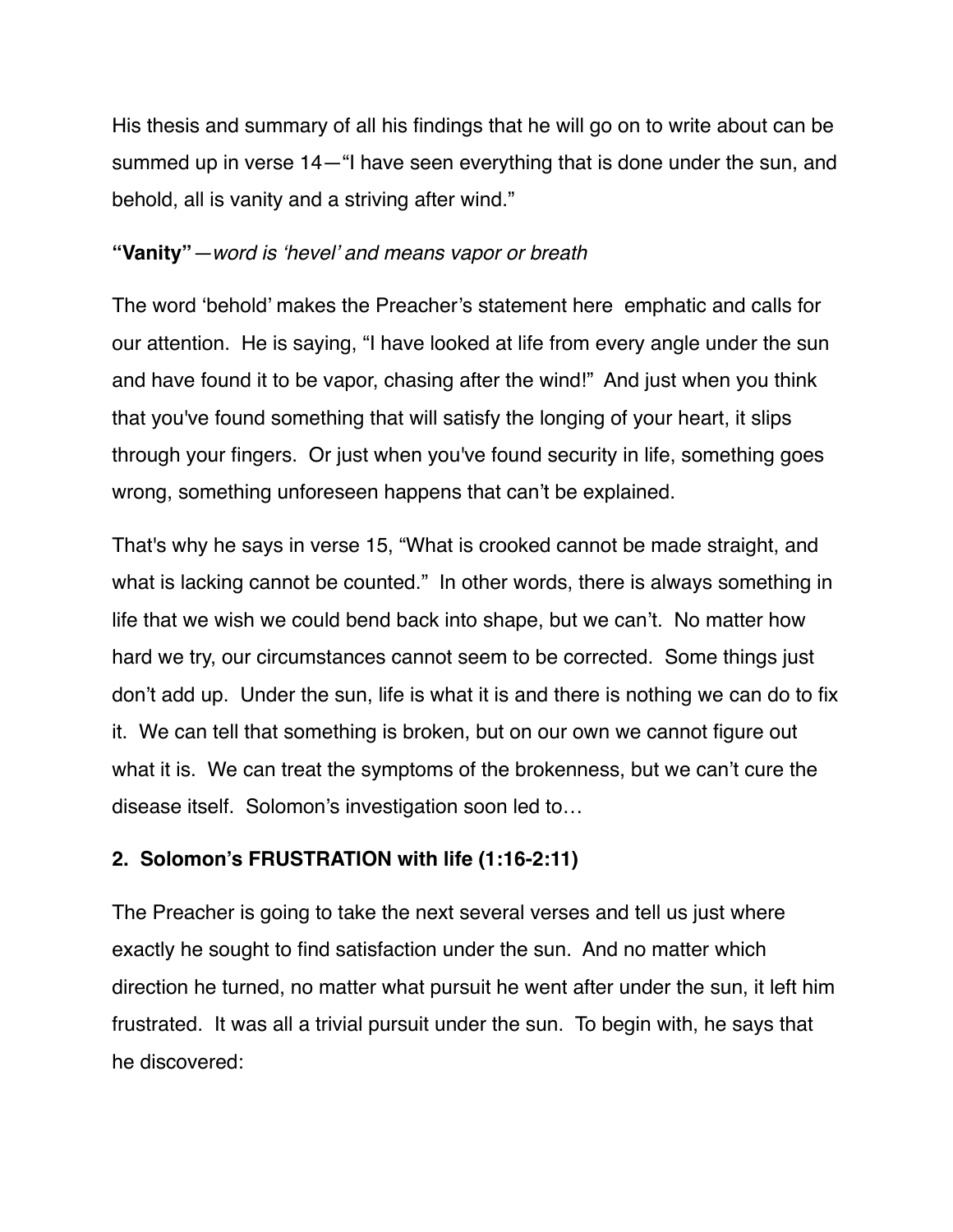#### No satisfaction in wisdom (1:16-18)

*"16 I said in my heart, 'I have acquired great wisdom, surpassing all who were over Jerusalem before me, and my heart has had great experience of wisdom and knowledge.' 17 And I applied my heart to know wisdom and to know madness and folly. I perceived that this also is but a striving after wind. 18 For in much wisdom is much vexation, and he who increases knowledge increases sorrow."*

When Solomon looked back on his life and said in his heart, "I have acquired great wisdom," it most certainly was no understatement. No person alive had ever gained more knowledge and wisdom than he had. (see 1 Kings 3)

He was the wisest man who ever lived, and his quest for knowledge took him as far as he could go. What was the conclusion he came to? He said it was chasing the wind. The more he learned, the more empty he felt. All that his knowledge did was to bring him but one step closer to his ignorance.

Education is an idol in our society. What would lead a well respected celebrity to bribe college officials to fudge on the scores of their children so they could get accepted? It is the idea that their education is ultimate.

We have more men of degree in our day than ever before, and yet we're still going around in circles. Obviously, the Preacher is not saying that education is not important. He is saying that it is not ultimate. There's a big difference. Our hearts can latch on to things such as knowledge and learning, degree and education, and make these things the ultimate things in life. When that happens, they turn on us and take life from us rather than give life and satisfaction. The one who becomes obsessed with his or her grades to such a degree that it becomes their identity makes an idol out of it, giving it the place that should be reserved only for God. It becomes a trivial pursuit.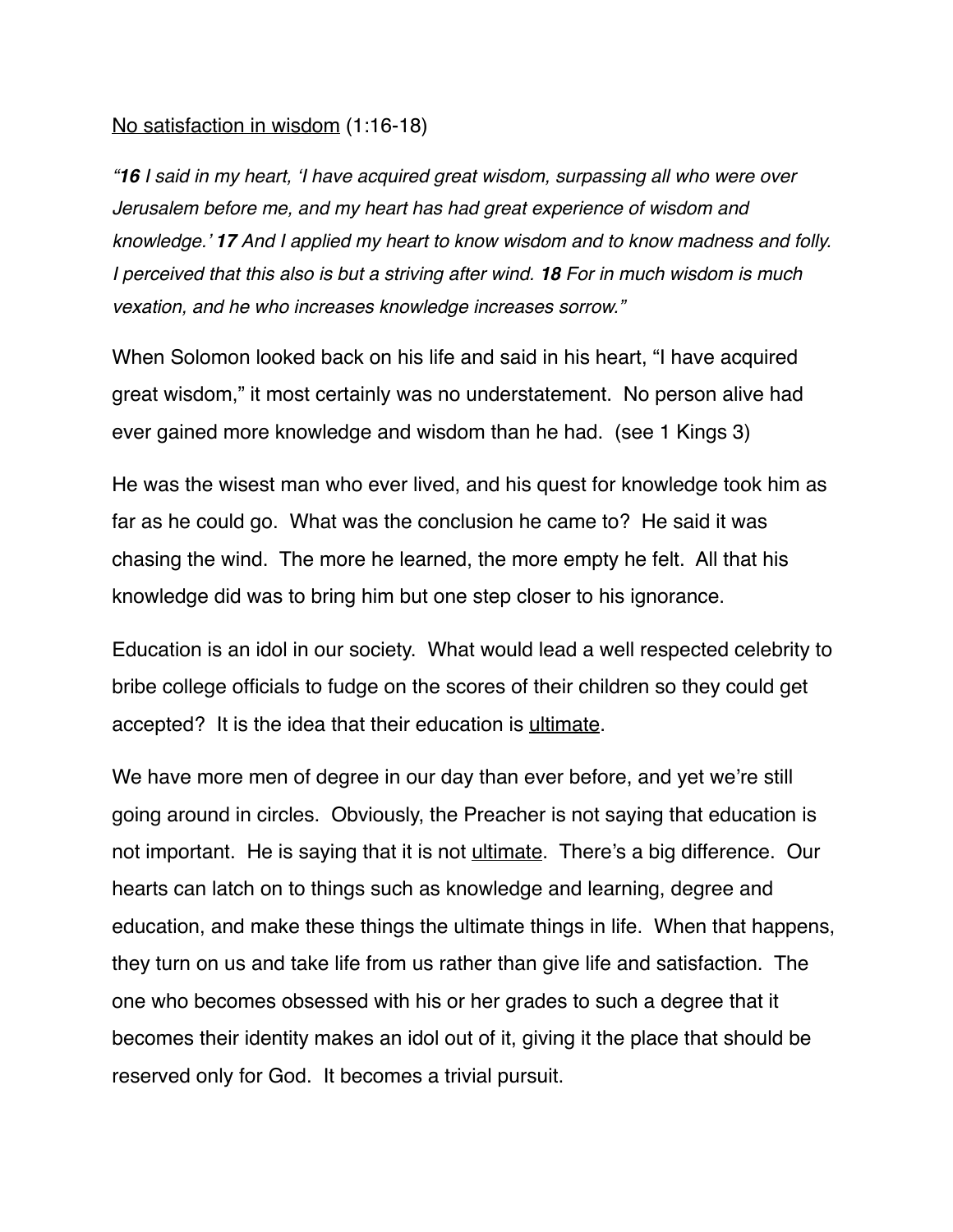#### No satisfaction in wine (2:1-3)

*"1 I said in my heart, 'Come now, I will test you with pleasure; enjoy yourself.' But behold, this also was vanity. 2 I said of laughter, 'It is mad,' and of pleasure, 'What use is it?' 3 I searched with my heart how to cheer my body with wine—my heart still guiding me with wisdom—and how to lay hold on folly, till I might see what was good for the children of man to do under heaven during the few days of their life."*

When knowledge and wisdom could not satisfy the longing of his heart, Solomon turned to laughter and alcohol and the pursuit of pleasure. When intellectualism could not satisfy, he turned to hedonism and the party life.

Sensual pleasure seemed to promise satisfaction. And so Solomon pursued it with reckless abandon. He went after pleasure and enjoyment like none before him. One writer described his pad in Jerusalem as a tenth century Caesar's Palace. Every night was a different entertainer. He had a palace full of servants who answered his every beck and call. He had a harem like no other. When the amusement didn't satisfy, he turned to the alcohol.

**David Jeremiah***—"The bottomless budgets of the liquor industry make drinking seem very attractive today. A wine glass or beer bottle become a ticket to social acceptance for our young people, and soon they feel naked without it. Campus parties and social life revolve completely around drinking and intoxication, as if these were the most glorious of pursuits, the focus of life itself. Meanwhile, the mounting tragedies of drunk driving and dissipated lives are ignored, because who can shout over the message of movies, songs, and TV commercials that glorify the emptiness."*

Solomon lived the lifestyle of a playboy. It consisted of wine, women, and wild living. Down in verse 10, he says, "And whatever my eyes desired I did not keep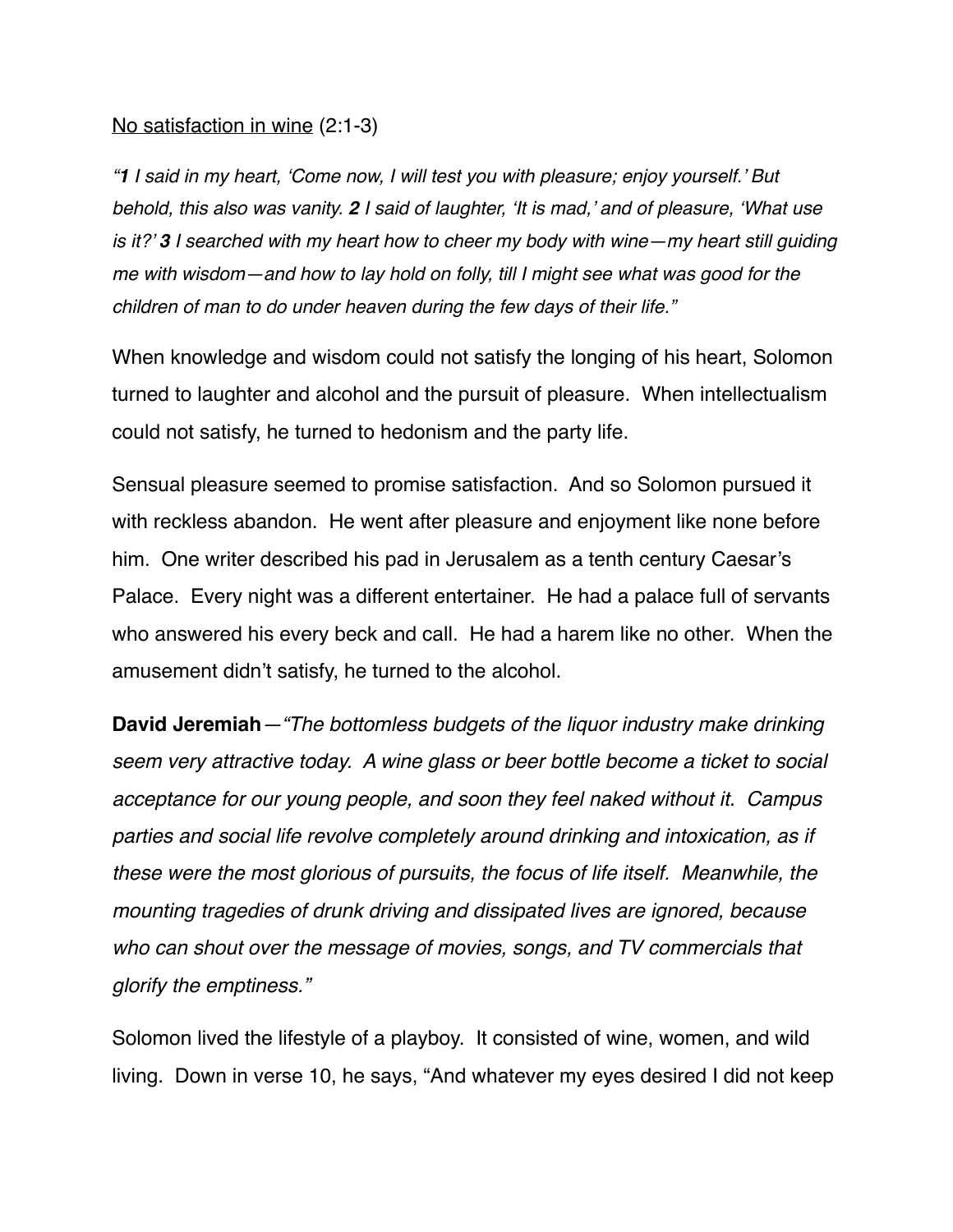from them. I kept my heart from no pleasure." And yet the party life wasn't all that it was cracked up to be.

**Message***—"I said to myself, 'Let's go for it—experiment with pleasure, have a good time!' But there was nothing to it, nothing but smoke. What do I think of the fun-filled life? Insane! Inane! My verdict on the pursuit of happiness? Who needs it? With the help of a bottle of wine and all the wisdom I could muster, I tried my level best to penetrate the absurdity of life. I wanted to get a handle on anything useful we mortals might do during the years we spend on this earth."*

#### No satisfaction in work (2:4-7)

*"4 I made great works. I built houses and planted vineyards for myself. 5 I made myself gardens and parks, and planted in them all kinds of fruit trees. 6 I made myself pools from which to water the forest of growing trees. 7 I bought male and female slaves, and had slaves who were born in my house. I had also great possessions of herds and flocks, more than any who had been before me in Jerusalem."*

When intellectualism left him unsatisfied, and hedonism left him unsatisfied, Solomon turned to professionalism. He gave himself wholeheartedly to his work, to various building and land development projects. Physical pleasure was but for a moment, but buildings represented legacy. After he was gone, the buildings would remain as solid monuments, for future generations would say, "How great was Solomon, and here are all of his great works!"

Solomon didn't just do a great work; he made great works. He didn't just built a house; he built houses. He didn't just plant a vineyard; he planted vineyards. He didn't just make a garden; he made gardens. It is all plural language.

We read in 1 Kings 6:38 that it took Solomon seven years to build the temple. And yet the very next verse in 1 Kings 7:1 says that Solomon was building his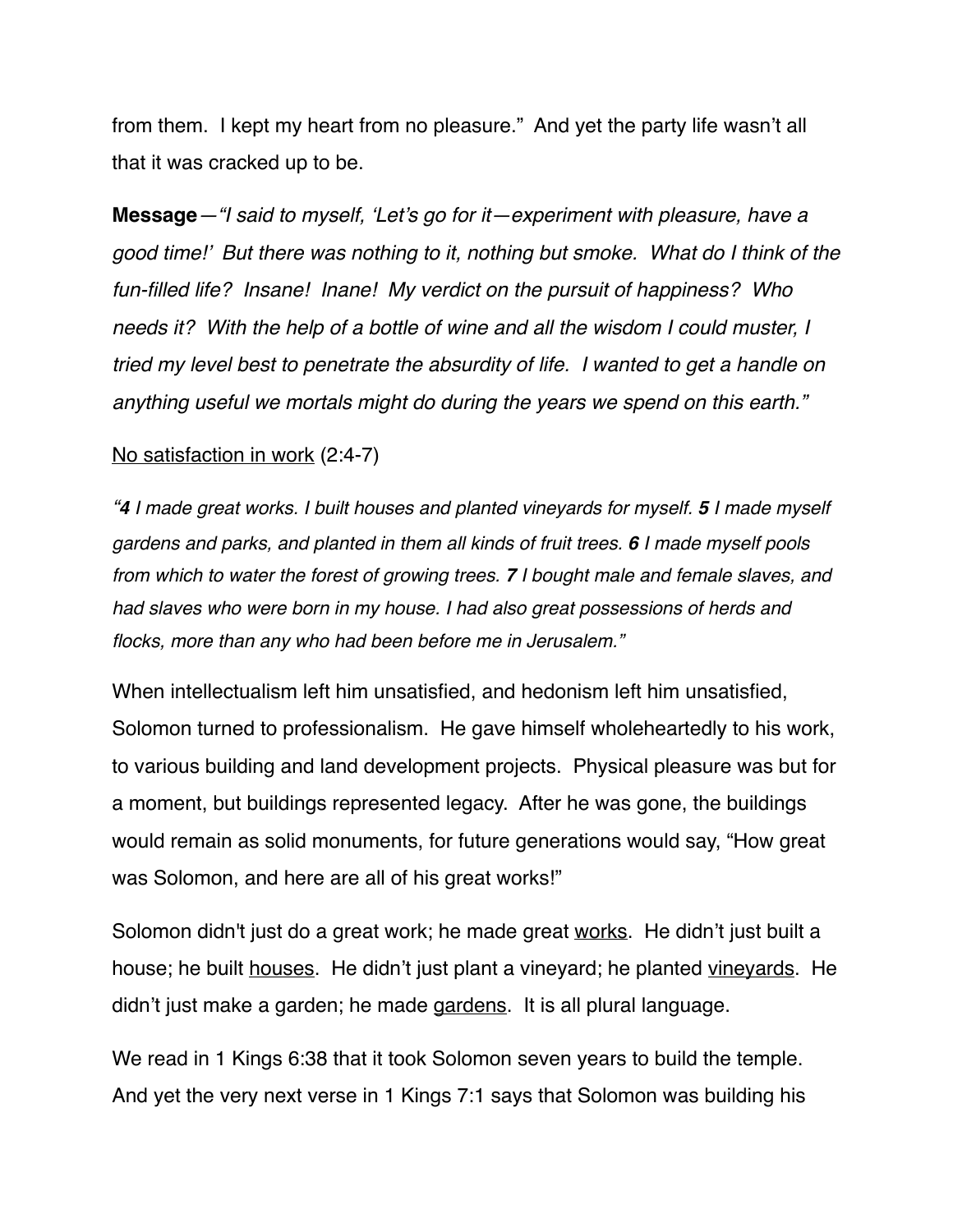own house for some 14 years! Verse after verse says something like this, "Solomon built…Solomon made…Solomon did."

Notice the language of 'self' in his words here. In fact, the words 'I, me, my, myself' are used some 73 times! He was determined to build for himself through his own personal effort a little bit of heaven on earth. It was his attempt to regain Paradise that had been lost. The description of all that he built sounds somewhat like a second Garden of Eden—especially the gardens and trees of verse 5. It is his own little world within the world.

We often make our work something ultimate, don't we? All too often, the first question we ask when we are trying to get to know a person is this one—"What do you do for a living?" A better question is, "What are you living for?"

If we try to find significance in our work, if we make our careers and accomplishments ultimate things, then it will only end in disappointment.

#### No satisfaction in wealth (2:8-11)

*"8 I also gathered for myself silver and gold and the treasure of kings and provinces. I got singers, both men and women, and many concubines, the delight of the sons of man. 9 So I became great and surpassed all who were before me in Jerusalem. Also my wisdom remained with me. 10 And whatever my eyes desired I did not keep from them. I* kept my heart from no pleasure, for my heart found pleasure in all my toil, and this was *my reward for all my toil. 11 Then I considered all that my hands had done and the toil I had expended in doing it, and behold, all was vanity and a striving after wind, and there was nothing to be gained under the sun."*

When Solomon couldn't find satisfaction in intellectualism, he turned to hedonism. When he couldn't find satisfaction in hedonism, he turned to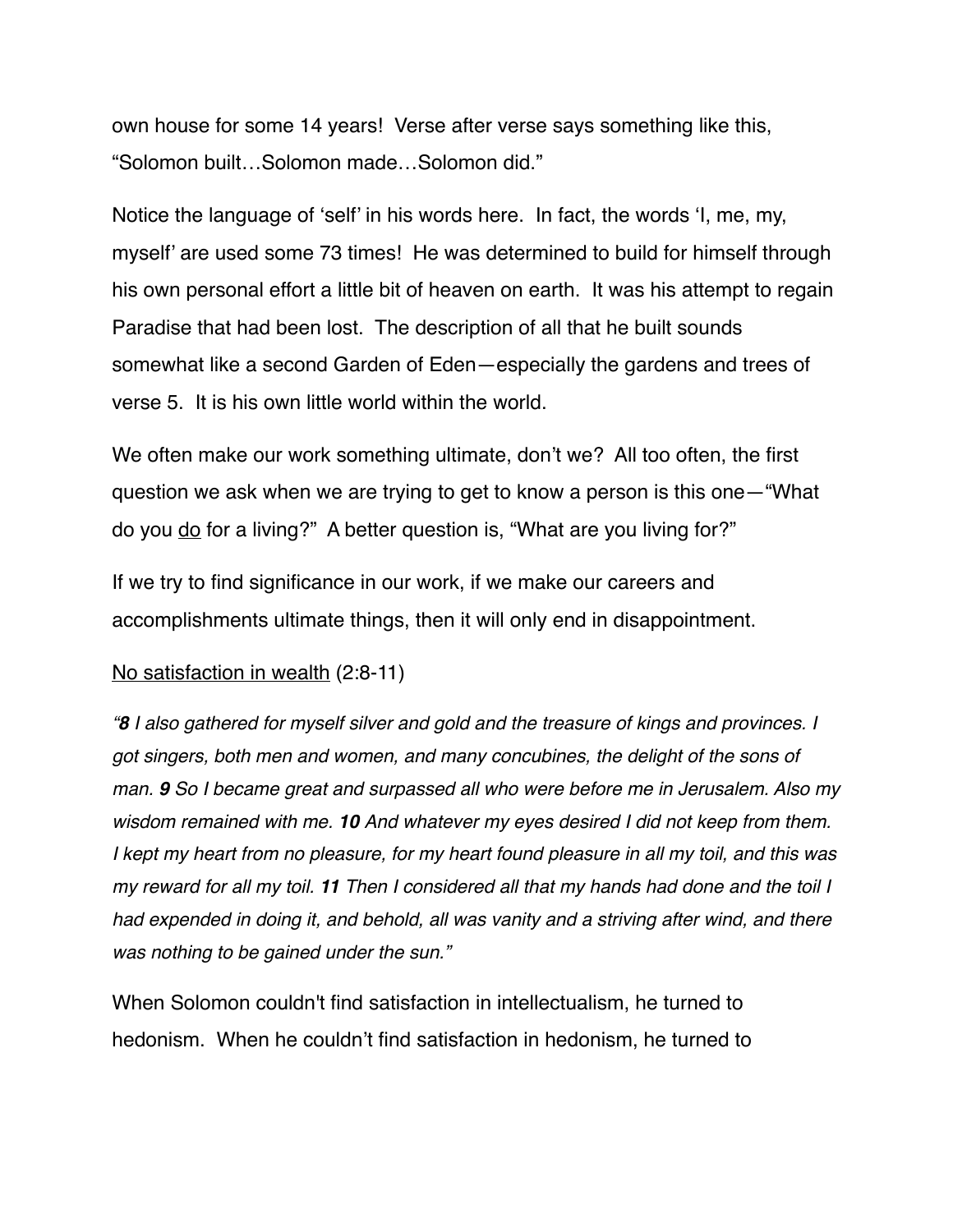professionalism. And when he couldn't find satisfaction in professionalism, the next thing that Solomon turned to was materialism.

He amassed silver and gold, trinkets and treasures. He had singers and slaves, wives and concubines. It was a treasury of wealth unlike any other. From what we're told in the Bible, the immensity of Solomon's wealth is beyond description. (see 1 Kings 4:20-28; 10:14-29)

Some have estimated that in current values, his annual income in gold alone would be more than \$305 million, not counting what came to him as tribute from other nations. Add to that the silver and the hard assets, Solomon had more wealth than Jeff Bezos and Bill Gates combined.

Solomon's temple left those who saw it breathless. Gold was found everywhere in its design. Solomon's palace was made of ivory and every precious stone imaginable. And so it is easy to see why the Bible says that the glory of Solomon's kingdom surpassed all the kings of the earth.

Solomon's investigation led him to experiment with idolatry and living for selfgratification, and he only ended up living in frustration. He discovered that all of his pursuits outside of God were meaningless and empty.

His investigation led to frustration, and the notice…

## **3. Solomon's OBSERVATION in life (2:12-26)**

What does he say about it all? Look at verse 11:

*"Then I considered all that my hands had done and the toil I had expended in doing it, and behold, all was vanity and a striving after wind, and there was nothing to be gained under the sun."*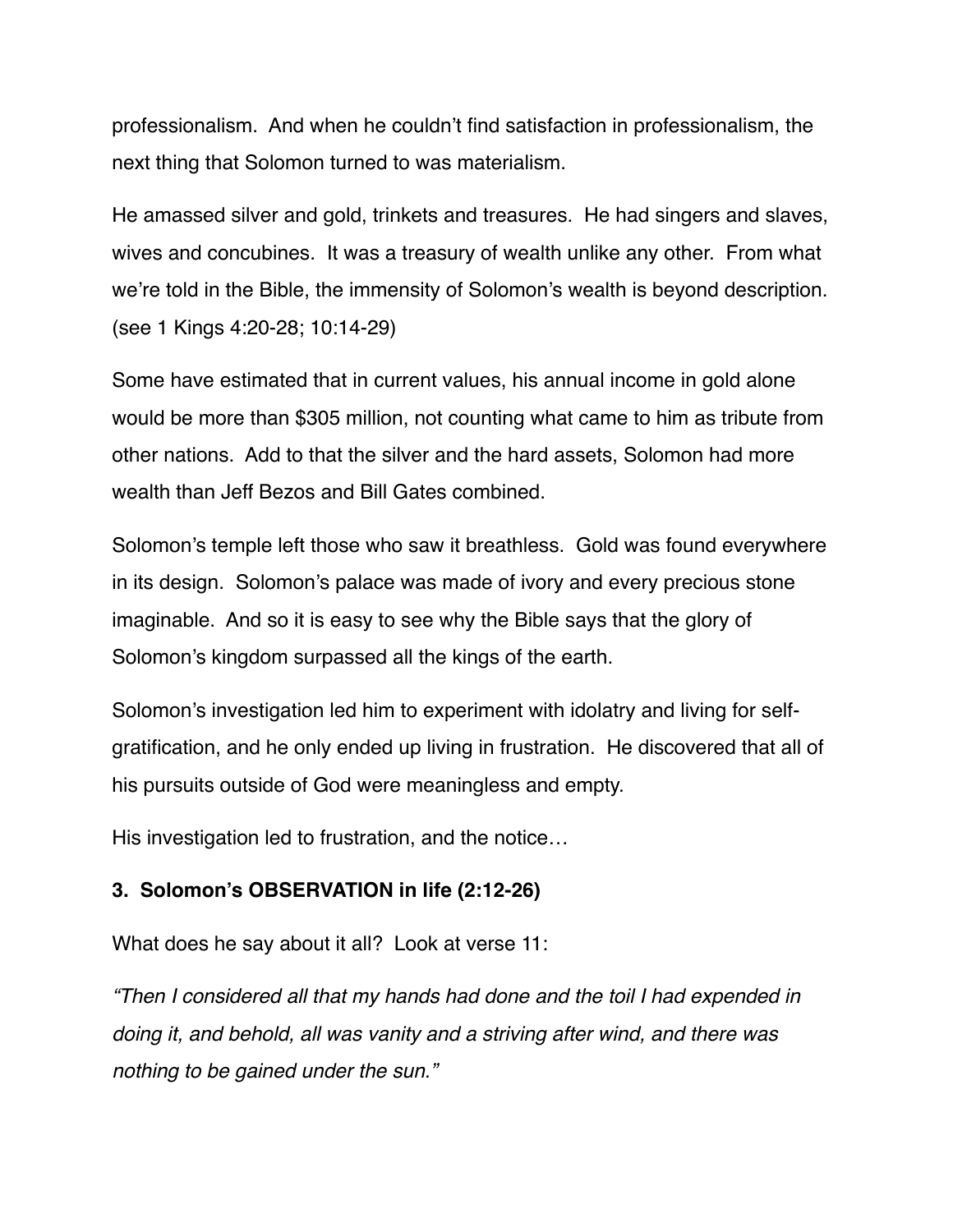He sums it all up by saying:

- No satisfaction in wisdom! couldn't think my way to life
- No satisfaction in wine! couldn't feel my way to life
- No satisfaction in work! couldn't achieve my way to life
- No satisfaction in wealth! couldn't earn my way to life

He comes full circle and says the same thing in 2:11 that he said in 1:14. He says, "I have looked at life from every angle under the sun and have found it to be vapor, chasing after the wind!" And just when you think that you've found something that will satisfy the longing of your heart, it slips through your fingers. Or just when you've found security in life, something goes wrong, something unforeseen happens that can't be explained. And so he says:

I considered…

I hated…

I saw…

# **2:24-25—"There is nothing better for a person than that he should eat and drink and find enjoyment in his toil. This also, I saw, is from the hand of God, for apart from Him who can eat or who can have enjoyment?"**

Philip Graham Ryken has said that what Solomon writes in verses 24-25 is really "an oasis of optimism in a wilderness of despair." It was only as he hit bottom that he saw what really mattered and found what truly satisfied.

Apart from the saving knowledge of God through faith in Jesus Christ, life cannot be properly understood.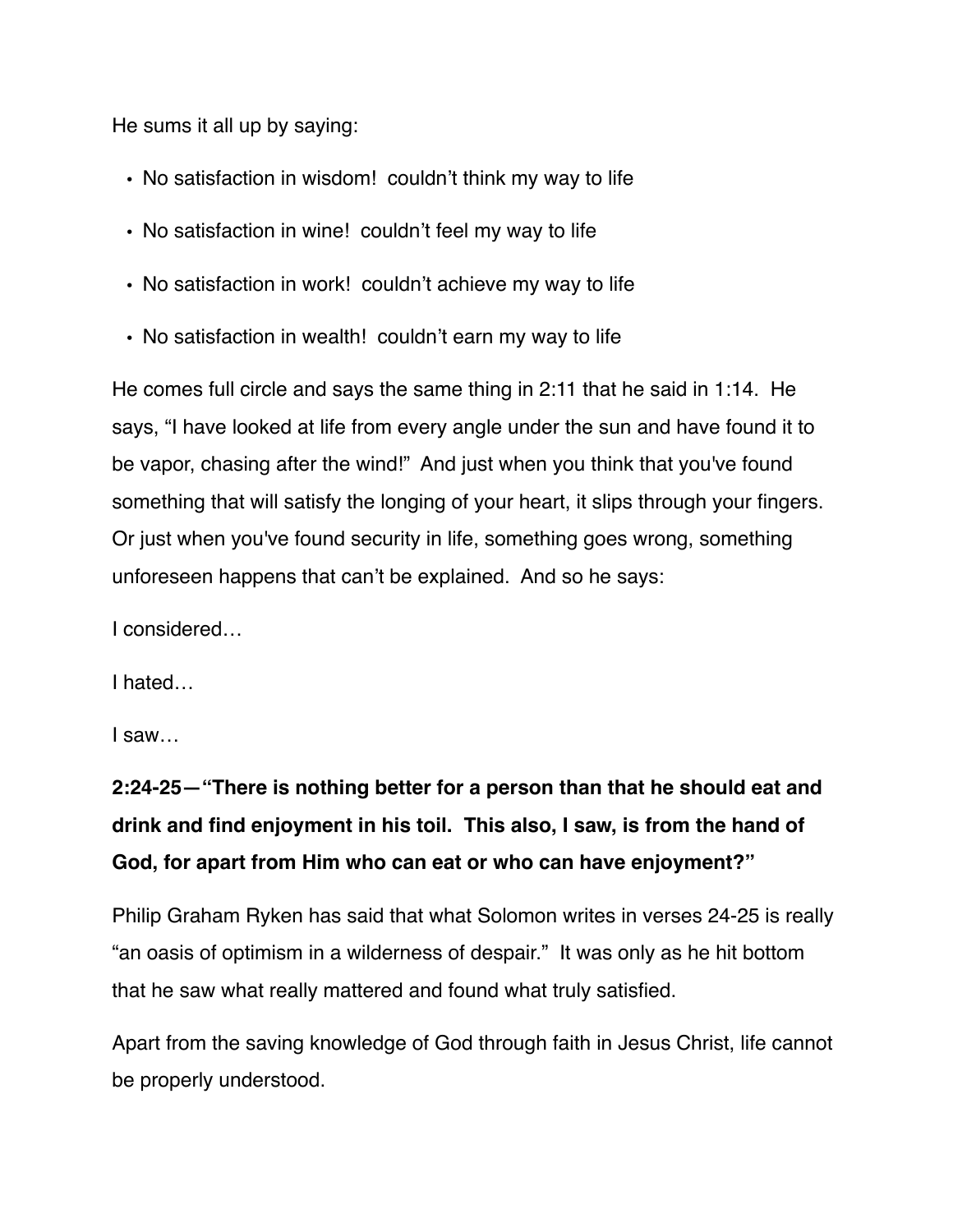There are only three possible outcomes. The first is seeing life as we ought to through the eyes of faith in Jesus Christ and possessing a biblical worldview. The second option is viewing life through the lens of false religion or ideologies. The third is living only for what can be seen and felt, living only for the here and now—"Eat, drink, and be merry for tomorrow we may die!"

It is a given that a person will live their life for something that they see as being ultimate. There are no other options other than the three I have pointed out. You live for Christ, you live for a false religion, or you live for yourself. To be human is to be on a quest. You can't not bet your life on something. You can't not be headed somewhere. You can't not be a worshiper. You will live your life in some direction, toward the thing that you see as being ultimate.

Your heart is a compass, but the problem is that it is broken and not calibrated to true north. Sin's depravity has left the spiritual part of man—our capacity to know God—dead and empty, and we try to fill it with anything and everything other than God. Whether it be intellectualism, hedonism, professionalism, materialism, or any other "-ism."

A compass that is not properly calibrated, or a map that is not properly oriented can have disastrous repercussions!

Hampton Sides, in his book "In the Kingdom of Ice," tells the story of the failed 19th century polar expedition of the USS Jeanette, which was headed up by Captain George De Long. On July 8, 1879, Captain De Long and a team of 32 men sailed from San Francisco on the Jeanette with the aspiration that the United States would be the first nation to reach the North Pole. The entire expedition rested on a theory of the North Pole that had been laid out in the maps of Dr. Heinrich Petermann. These maps suggested that there was a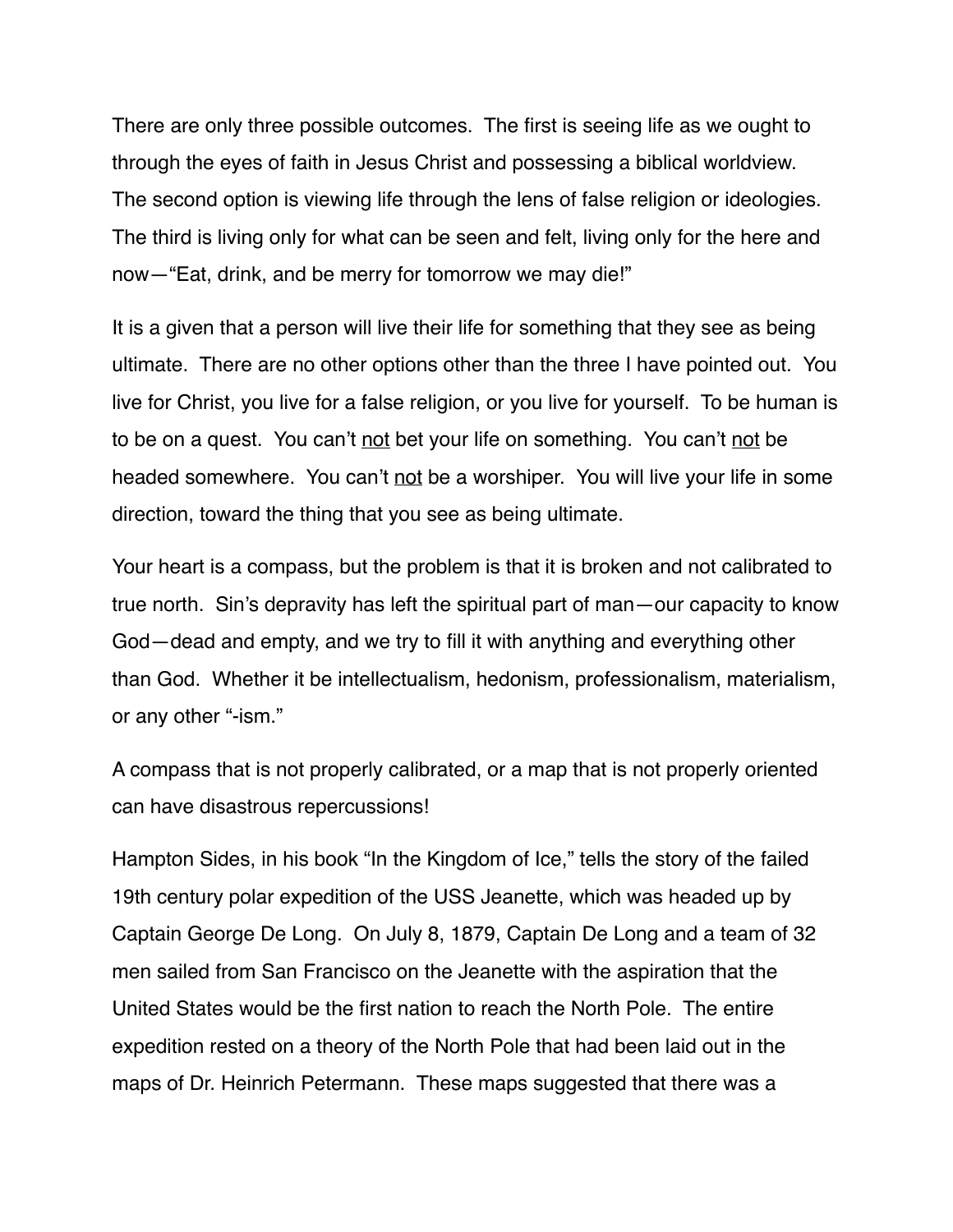'thermometric gateway' through the ice that opened onto a vast polar sea on the top of the world, essentially a fair-weather passage beyond all the ice. De Long's entire expedition was staked on these maps. But it turned out he was heading into a world that didn't exist. The maps were not accurate.

As perilous ice quickly surrounded the ship, the team had to shed all of their previously held ideas and replace them with a reckoning of the way the Arctic truly is.

The world around us constantly sells us faulty maps of the good life. And all too often we stake the expedition of our lives upon these faulty maps. Tragically, it is not until we're shipwrecked that we realize we trusted in the wrong map.

The problem of brokenness that we observe on the outside has been brought on by the problem of man's brokenness on the inside. In his heart, he has gone astray. Sin is what separates him from a holy God.

## **Romans 8:20—"For creation was subjected to futility, not willingly, but because of him who subjected it…"**

What is broken cannot be made straight, what is lacking cannot be counted because creation has been cursed as a result of Adam's sin. There seems to be no answers under the sun. Which is why we must trust in the One who came from beyond the sun, who lived and walked among us, who took on all of our brokenness and sin, who died on the cross for our sin, who rose again from the grave and ascended back beyond the sun at the right of God the Father.

In the end, Solomon's dissatisfaction with life served to point him back to God. All the pleasure and trivial pursuit under the sun couldn't satisfy his soul, which is why he says in Ecclesiastes that we need to look beyond this world to the God of